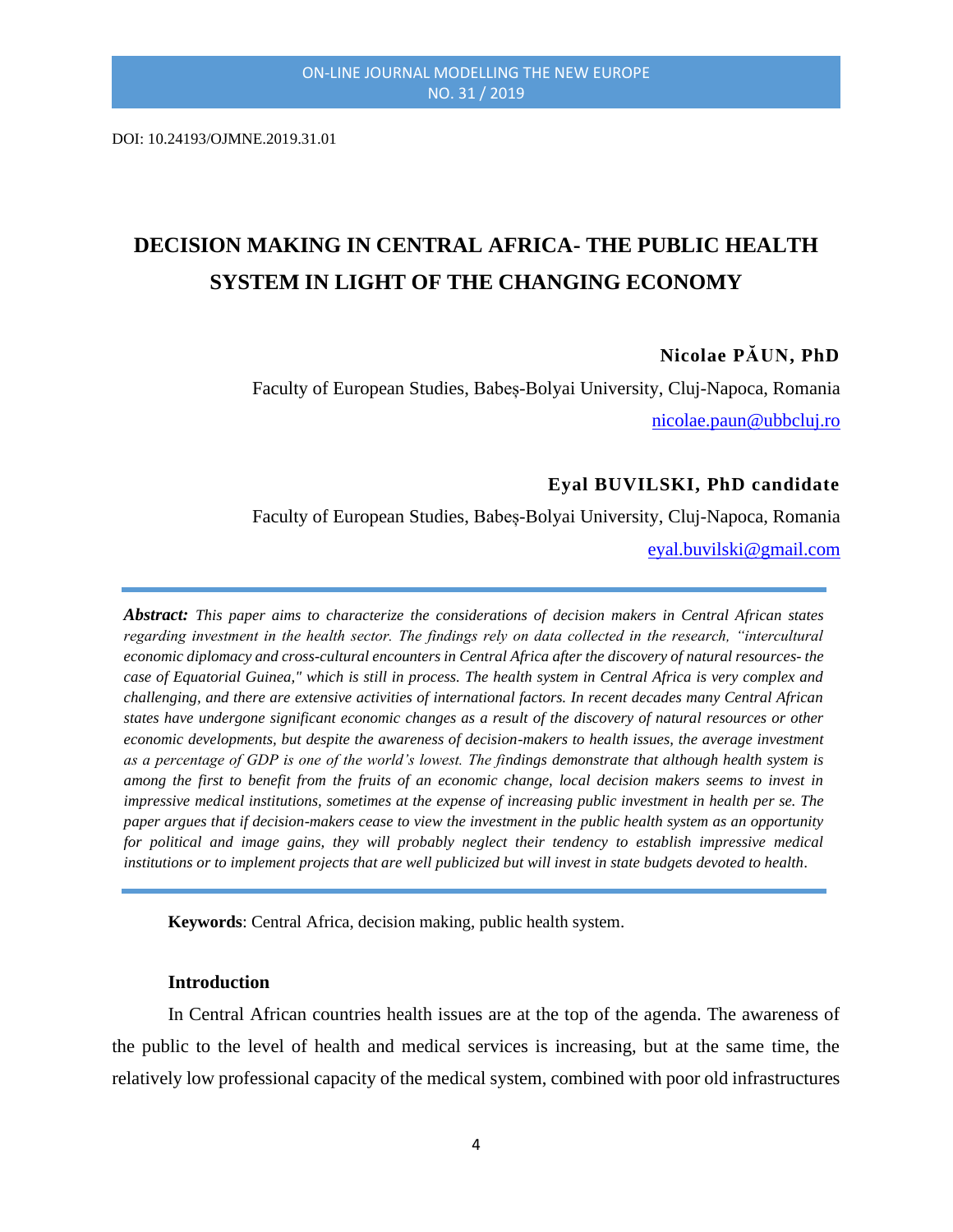and complex environmental conditions, leads to a situation in which the public health systems are having difficulties in meeting the growing needs of the population. The public health system is very complex and challenging, and there are extensive activities of international factors, headed by the World Health Organization, to assist local governments in meeting their goals (WHO, 2019).

In recent decades many Central African states have undergone significant economic changes as a result of the discovery of natural resources or other economic developments, but the average regional investment in health is still one of the world's lowest (World Bank, 2019). The goal of the international activity in the region is to address urgent health issues, while also raising the awareness of decision-makers so that more resources and attention will be allocated to the health sector. According to the WHO regional office for Africa (2019), African leaders face complex health and environmental challenges that are almost non-existent in other parts of the world. At the same time, they are exposed to pressures from elements within their country who claim that the level of service to the citizen is insufficient, and to international criticism claiming that investment of resources in the public health system is too low, and the priorities are wrong. As a result, decision-makers in Central African countries are subject to ongoing pressures and are expected to show improvement in the performance of the public health system and the level of services provided to the population. This situation leads to the existence of significant but specific projects in various regions aimed at addressing urgent health issues, alongside the establishment of impressive medical institutions designed, among other things, to respond to claims raised by international actors.

Alongside the image considerations, there is also a wide range of considerations for the leaders to improve the standard of living in their country in general and in the health sector in particular. This paper will try to characterize the considerations that guide decision-makers in Central African countries regarding investment in the public health system, from purely professional to internal politics, international image, and personal considerations. The findings rely on data collected in research, "intercultural economic diplomacy and cross-cultural encounters in Central Africa after the discovery of natural resources- the case of Equatorial Guinea," which is still in process. In order to understand the unique context and circumstances of the region, the paper begins with a brief survey of the historical and economic background of Central Africa.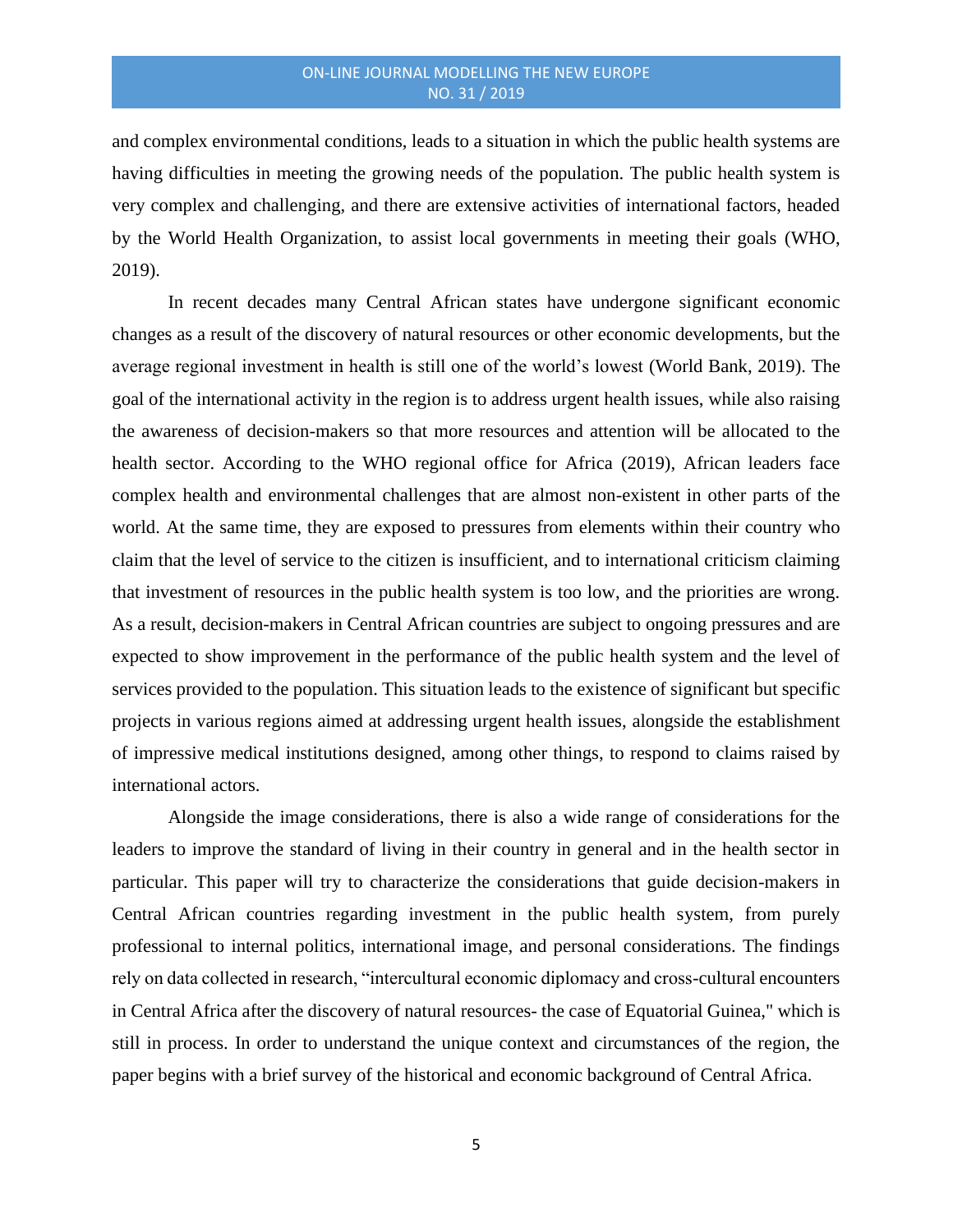# **Central Africa**

The region of central Africa includes eleven countries, nine according to the UN definition (UN Statistic Department, 2019), and together with and Rwanda and Burundi comprise the ECCAS- Economic Community of Central African States (African Union, 2019). Geographically, this area includes the countries adjacent to the drainage basins of the Congo and the Chari rivers, which are a source of livelihood for the inhabitants since early history (Austen & Headrick, 1983).

The countries of the region have a lot in common, including the life in a hot and humid climate, the vast areas covered by the rain forests, alongside with historical, economic, culture, linguistic and ethnic characteristics (Ross, et al., 2013). In most countries of the region, the governance system is a presidential republic (CIA, 2019), which means that the president is the supreme authority and the decisions are usually made by him or by his immediate surroundings. According to Hermann (2006), Strong leaders do not need to be in a consensus, and institutional limitations is not a primary factor for them. Central African leaders enjoy almost unlimited freedom to make decisions, and this is reflected in the power and influence they have in their hands. According to Ciot (2014), to understand a leader, it is essential to get to know him well, and by idiosyncrasy analysis take into consideration elements like leadership style, emotions, cognitive situation, impressions, and intelligence, in weighing the environmental conditions in which it operates and the pressure exerted on him by the various parties. In Central African countries, it is also essential to understand his ethnic and tribal affiliation. Since Central African leaders are strong, dominant, and widely empowered, it is critical to understand the considerations that guide them, in order to understand their decision-making processes.

## **Health in central Africa**

According to the African regional health report (2019), Africa in general, and Central Africa in particular, are complex and challenging both in terms of medical issues and in terms of the public health systems. For example, 60% of the world's HIV/AIDS population is in Africa, more than 90% of malaria cases that occur worldwide are in Africa, recurrent Ebola outbreaks, various tropical diseases, and more. The report notes an improvement in recent years in various areas, among them a decline in child mortality and success in eradicating the polio virus. However, the population in the region is still at high risk of life-threatening communicable diseases. Noncommunicable diseases, such as hypertension, heart disease, and diabetes, are on the rise. Injuries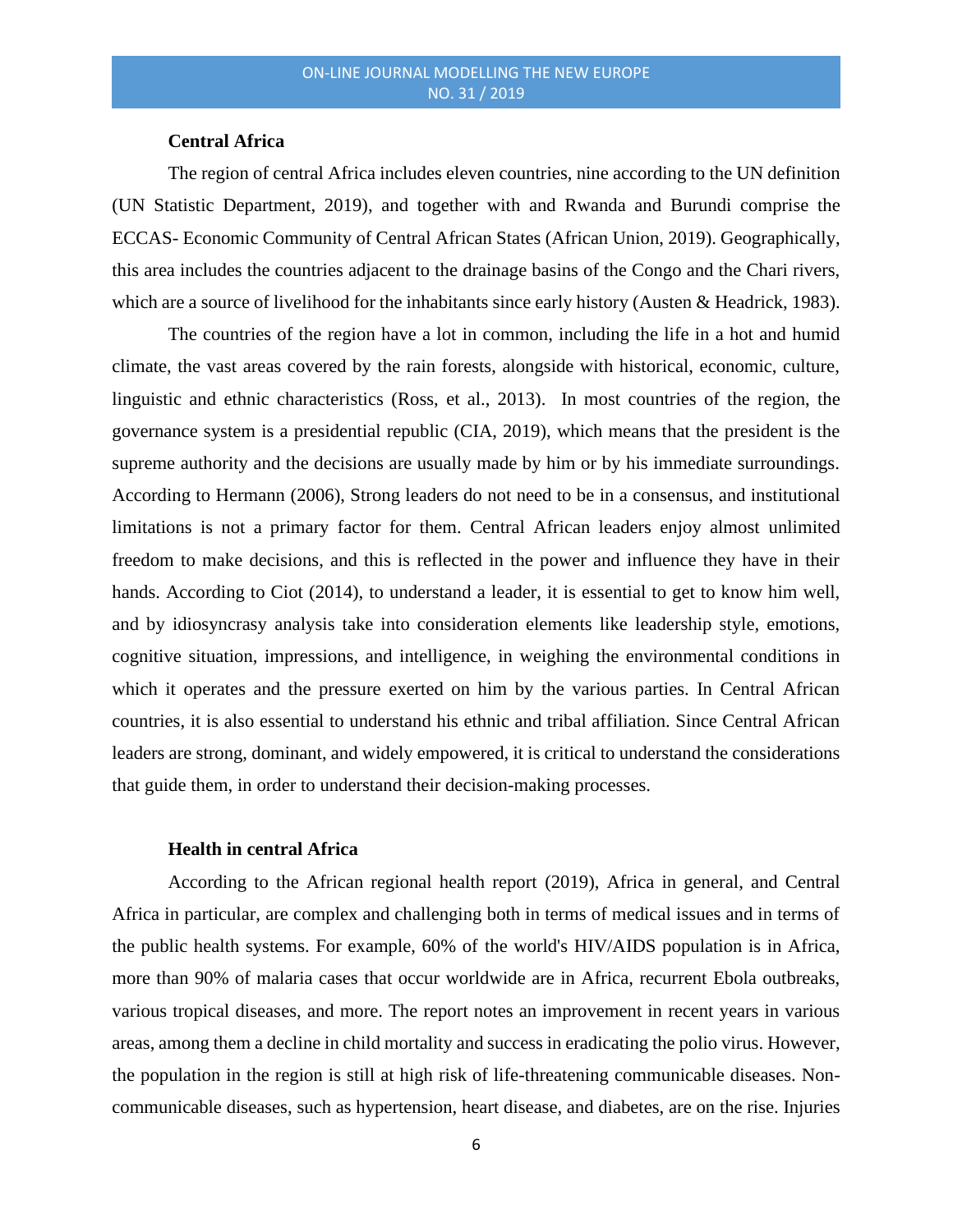remain among the leading causes of death in the Region. Basic sanitation needs remain unmet for many, for example, only 58% of people living in sub-Saharan Africa have access to safe water supplies. The report stresses that Africa can move forward on recent progress only by strengthening its fragile public health systems. The various governments of the region are aware of health problems and its implications for improving the standard of living and responding to public needs. In some countries, future planning for the public health system is being carried out. For example, the national plan for economy and development "Horizon 2020" in Equatorial Guinea (Ministerio de Planificacion, 2007), in which following the oil and gas discoveries has carried out a comprehensive economic and social planning for the coming years. Nevertheless, there is a fundamental gap between planning and implementation, and the actual implementation of the ideal vision is still far away in Equatorial Guinea as in other countries in the region (World Bank, 2019).

#### **Traditional medicine**

The health issues in Central Africa involves both modern and traditional methods of medicine, which is an inseparable part of the local culture. When the average African citizen needs medical attention, he usually sees two possibilities - one is to look for the best general medical service he can afford, and the other is to turn to traditional medicine.

According to Mavhungu (2012), traditional medicine in Central Africa has ancient roots in the local culture. Unfortunately, some African cultural traditions cannot be empirically proven and are considered counter to globalization, science, and technology. Therefore, people who deal with it are perceived as underdeveloped, although their unique culture and values must be understood. The same is true for traditional medicine, which is highly regarded and feared by the locals and can be perceived as archaic, outdated, and ineffective in the eyes of foreigners.

Traditional medicine can be divided into two main modes of treatment- traditional medical treatment and spiritual care. The medical treatment includes the use of local herbs, various potions, and relies on traditional medicines and knowledge passed from generation to generation. The basis of spiritual therapy is the perception that the source of the illness or pain is witchcraft caused by the spirit of the enemy. Douglas (1967) was among the first to describe the significance of sorcery and witchcraft in Central Africa, and it is an integral part of life in this region. According to the local perception, people can influence the environment because it is influenced by human actions,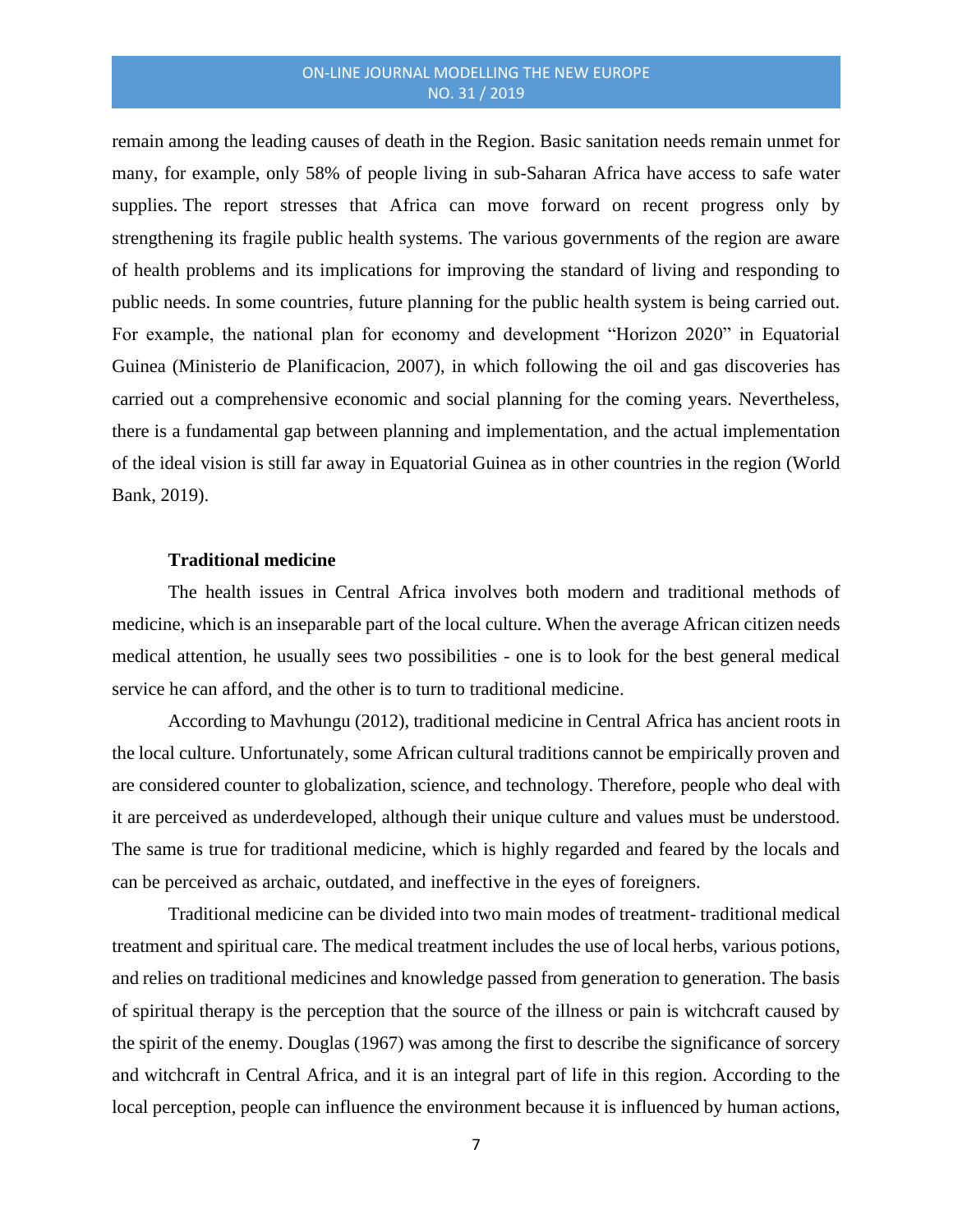especially by witchcraft and sorcerers, who have direct spiritual contact. According to this view, the problems of the local people stem from the fact that they cannot control the actions of other people. According to Igwe (2004), sorcery is a dominant belief that affects the mindset and perception of many Africans, both educated and uneducated. In order to advance and join the developed world, Africans must leave the irrational belief in sorcery and magic, and this is especially true as far as health is concerned.

#### **The economy in central Africa**

The history of Central Africa starts at the beginning of humanity, and at the same time also began the economic development of the region. In the 15th century, the demand for raw materials led to the creation of commercial ties between the region and the non-African world, especially the Islamic Middle East and the Christian Atlantic.

These relations led to a series of economic processes, leading eventually to the creation of foreign colonies of European countries in Africa, first were the Portuguese settlers in Sao Tome, and others followed. The colonists needed labor force, and they first started using local people, and later on brought workers from neighboring regions, leading eventually to the Atlantic slave trade, a critical process which had a profound impact on the Central African region. As the European presence increased, there was a need for more effective governance and bureaucracy systems. The process culminated in the Berlin conference in the years 1884-1885, when the continent was divided between the colonial European countries in a way that each can fully govern the areas under its responsibility (Birmingham & Martin, 1983).

Over the years, the primary source of income for the Central African region was the natural resources, and many regions relied on only one natural resource. In each period, it was a different natural resource - coal, salt, minerals, diamonds, gold, timber, etc., to crude oil and gas, which are the main export products nowadays. The reliance on export revenues of only one product exposed the local economies to significant risks, as a result of fluctuations in exchange rates or changes in market preferences and reduced demand (Ross, et al., 2013).

The slow economic development of poor countries, including in Central Africa, has troubled many economists and theorists over the years. Various social and economic theories, such as the dependency theory in the 1950s and 1960s, the world system theory 1970s and 1980s, and the analysis of globalization in the 1990s tried to explain processes that influenced the slow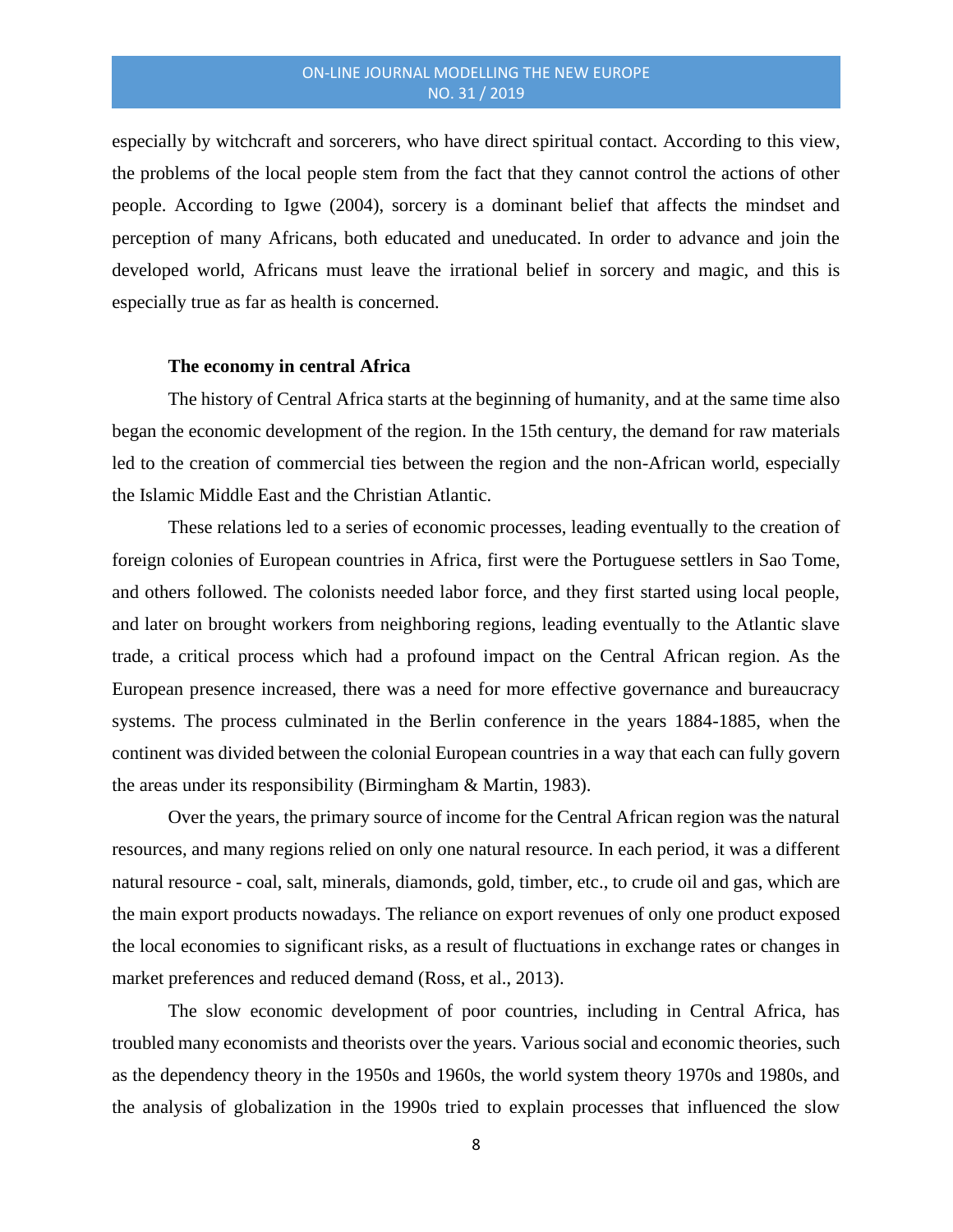development (Amin, 2014). As far as Central African countries are concerned, it seems that a relatively simple argument proposed by Gunder Frank (1993) can explain this situation. Development and under-development are two sides of the same coin, whereas the developed world enriches itself by keeping other regions less developed. Less developed countries are becoming a target market for final products, and remain as suppliers of raw materials to the developed countries.

At the individual level, the economy of the Central African region is traditional, mainly based on fishing and agriculture, and is mostly cooperative. Families are helping one another, and children are taking part in the work efforts. In African society, children are perceived as an economic asset and social security to their extended families (Idang, 2015).

Almost all central African countries were under colonial rule until they gained independence during the1960s- the only exception in Angola, who gained its independence from Portugal in 1975. In the years since the countries became independent, most economies have stabilized, and most have undergone significant economic changes as a result of the discovery of natural resources in their territory, mostly oil or gas, among other economic developments. The prominent example is Equatorial Guinea, where GDP per capita rose from about \$ 700 in the early 1990s to \$ 37,400 in 2017 (CIA, 2019). According to the World Banks' chief economist for Africa, the region's economic development is slower than expected. Policymakers should, among other things, focus on investment that fosters human capital, and boost productivity (World Bank, 2019). Currently, African countries in general, and in particular Central African countries, are characterized by a relatively high level of corruption (Transparency International, 2019), unequal distribution of income, low local production and high reliance on imported products.

### **Methodology**

The data and findings that were in use during the work on this paper were collected in the framework of a doctoral research "intercultural economic diplomacy and cross-cultural encounters in Central Africa after the discovery of natural resources- the case of Equatorial Guinea," which is still in process. The research attempts to understand, via the local point of view, the history of the region and the changes it has undergone since the discovery of natural resources and the economic change that followed, to define the cultural and business characteristics of the region, and to develop useful recommendations for foreigners seeking to operate in Central Africa. The main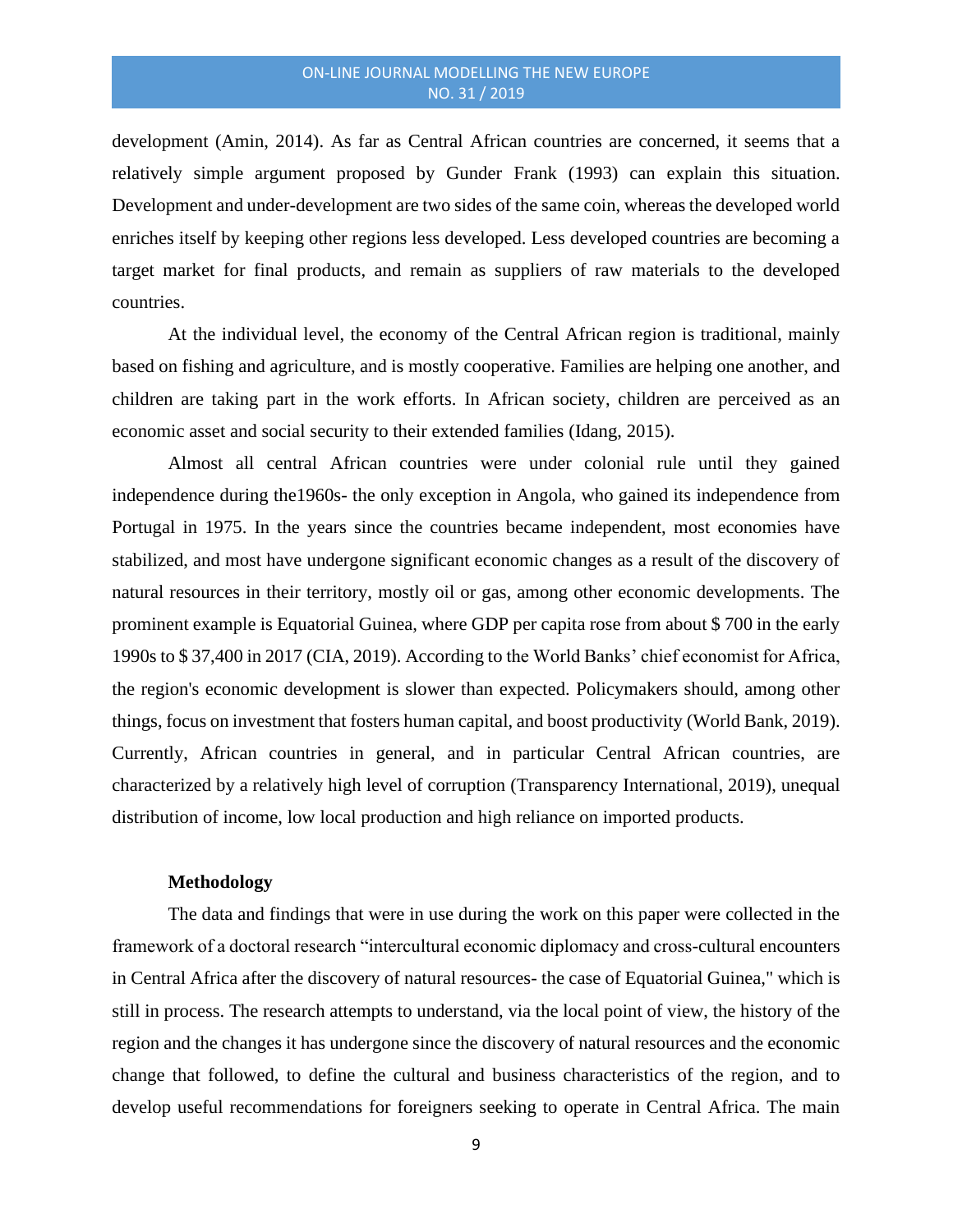goal of the research is to develop an intercultural economic diplomacy model for Equatorial Guinea, with recommendations based on the country's unique characteristics. This model will also be suitable for other Central African countries with similar characteristics. The main research question is what components might comprise a model of intercultural economic diplomacy for Central Africa. The research was carried out in the qualitative approach, which means that the findings arrive not by utilizing statistical or other means of quantification (Strauss & Corbin, 1990). The qualitative research collects its data from the natural system and allows the understanding of personal experience, actions, and motifs, rather than examining existing theories (Hays & Wood, 2011). The qualitative approach attaches importance to the meaning of things in the eyes of the participants, and in this work refers to the subjective point of view of the African people. The data was collected in the natural system, in Equatorial Guinea, through in-depth interviews and document analysis. Twelve in-depth interviews were conducted with senior ministers and officials in the past and present Equatorial Guinea, and with senior UN officials and business people operating in Central Africa. The interviewees selected to participate in the research are those who have served in key positions during relevant periods, before and after the discovery of oil and gas, or those who can contribute to the research because of their current role or unique experience. The interviewees were chosen based on a personal acquaintance or appropriate recommendations of reliable local people with suitable backgrounds.

The research approach is a case study, which assumes that it is possible to investigate a specific case and learn about the entire group (Yin, 2012; Yosifon, 2016). This research investigates the case of Equatorial Guinea, but the conclusions are relevant to most Central African countries.

The qualitative research consisted of three stages. The first stage aims to describe historical, economic and diplomatic processes, the second stage aims to examine the intercultural economic relations of Equatorial Guinea with the international community, and the third stage aims to develop a working model for Central Africa. The research tools were, in all stages, semi-structured in-depth interviews and document analysis.

## **Findings**

The findings from the research focus on three main themes. The changes that occurred in the country as a result of the economic change, the modern economic-cultural environment, and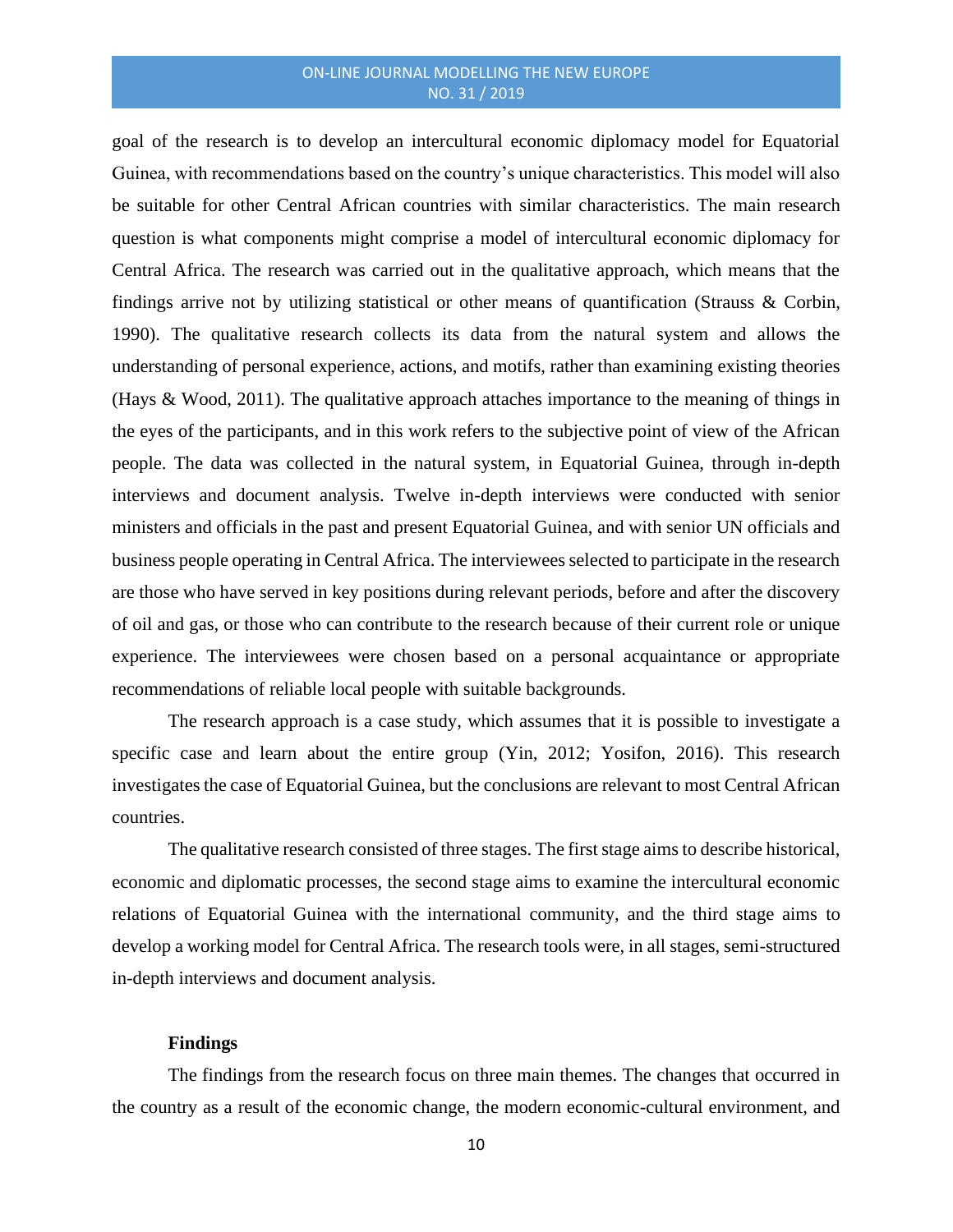the country's economic and intercultural relations with the international community. The findings help to understand how locals interpret reality and allow us to describe how decision-makers perceive the public health system and the range of considerations that guide them.

Before describing the findings and the impact of the economic change on the priorities of decision-makers, it is essential to address the issue of corruption in the Central African region. Some of the leaders and their immediate surroundings are accused of corruption and embezzlement of public funds. The international community is very keen on this issue, and it is a matter of dispute with many African governments. Most of the interviewees are aware of the problem of corruption, but in this context, they claimed unfair treatment and hypocrisy from the international community toward Africa. In this research, an attempt was made to bring the local interpretation of historical and economic events and relate to the facts in a practical and non-critical manner.

According to the interviewee's responses in regard of the changes that have taken place in the country as a result of the economic change, it seems that leaders want to improve the standard of living of the citizens, and that treatment of the health system is a high priority. The issue of health is alarming to the public, and the higher the standard of living, the greater the demand for advanced medical services. In the eyes of the average citizen, health services are the medical services provided to the population, but according to decision maker's view, as well as the international community, under this definition, there is a much broader spectrum of services and infrastructures, including water, electricity, urban planning and more. In the eyes of the decision makers, the economic change must be exploited to increase the attractiveness of the state, and raising the issue of health to the top of the priorities is significant, especially for the younger generations. Health achievements are seen and felt in their daily lives and are reflected in the attitude of the international community. The establishment of impressive health institutions in the country is also intended to meet the internal political needs of the leadership. In various Central African countries, modern hospitals are being established, even if they do not meet the exact needs of the population. At the symbolic level, the goal of demonstrating leadership commitment through investments in the health sector is achieved. In this context, some of the interviewees noted that there is an additional gap in the leadership's understanding of the situation in the public health sector- In their simplistic view, countries with advanced public health system must have advanced medical institutions and modern hospitals. Therefore, there is a tendency among Central African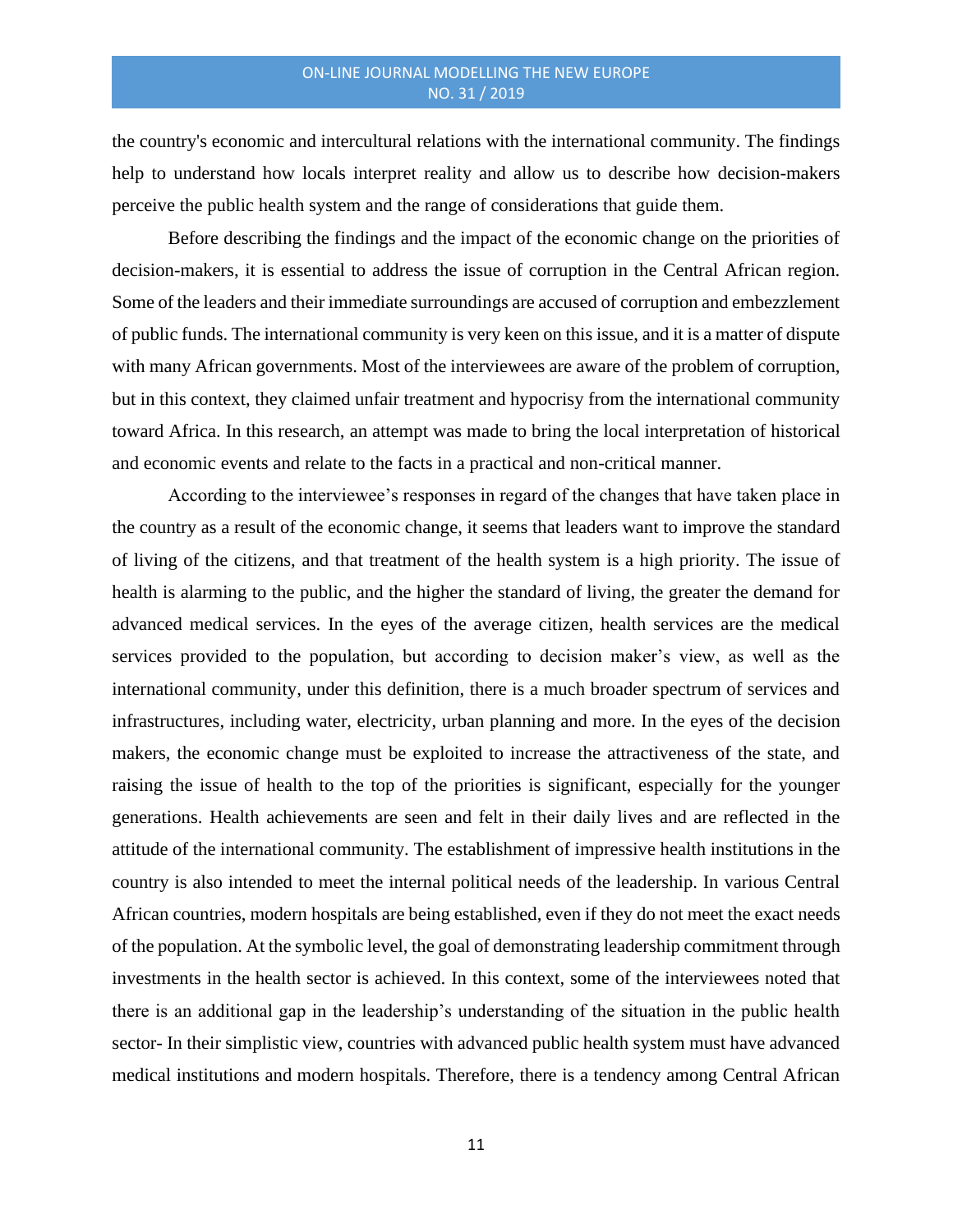leaders to promote such projects, considering that this is the best way to narrow gaps compared to developed countries.

According to the interviewee's responses regarding changes in the country's economic and cultural environment, it can be seen that in various African countries, after an economic change, a process of strategic planning began, with the involvement and support of international organizations, including strategic planning for the public health system. For example, the process that began after the discovery of oil and gas in Equatorial Guinea ended in 2007 with the publication of Horizon 2020, the national plan for economic development. The results of the process were, among others, coordinated health campaigns, such as the fight against malaria, the training of professional personnel, and more (WHO, 2017). At the same time, with the improvement in the economic situation, the demand for overseas health services is rising among wealthy Africans, from complicated medical problems to periodic examinations. Despite the economic improvement and the increased demand for general medical services, there is still a high demand for traditional medicine. The social structure in Central Africa, which is based on the division into ethnic groups, tribes, families, villages, and more, was kept after the economic change. In this mode, traditional healers, whether using local herbal remedies or witchcraft and sorcery dealing with the spiritual aspects of therapy, are still relevant and present in daily life. The belief in traditional medicine is extensive in the region, among all levels of the population, educated and non-educated, and is an integral part of the leaders' considerations. The new economic environment in Central Africa is a magnet for business entities that identify the considerable commercial potential that has not yet been realized. The newly developed economies attract business factors that try to influence decision-makers to act in their favor, either directly or indirectly. Business factors that work closely to decision makers are pushing, out of their business interest, to the investment in impressive projects, at the expense of channeling state health budgets to more urgent needs. In some cases, business factors can be found behind a decision to establish a modern medical facility due to their direct business interest in the project. The most significant advantage of the business factors is their ability to execute complicated projects, in a relatively short time, without having to deal with the internal bureaucracy and regulation existing among state entities and international organizations. Business companies can adopt a flexible model of construction and operation, that meets the immediate needs of the state, such as building and operating a hospital, including staffing a professional workforce, installation of advanced medical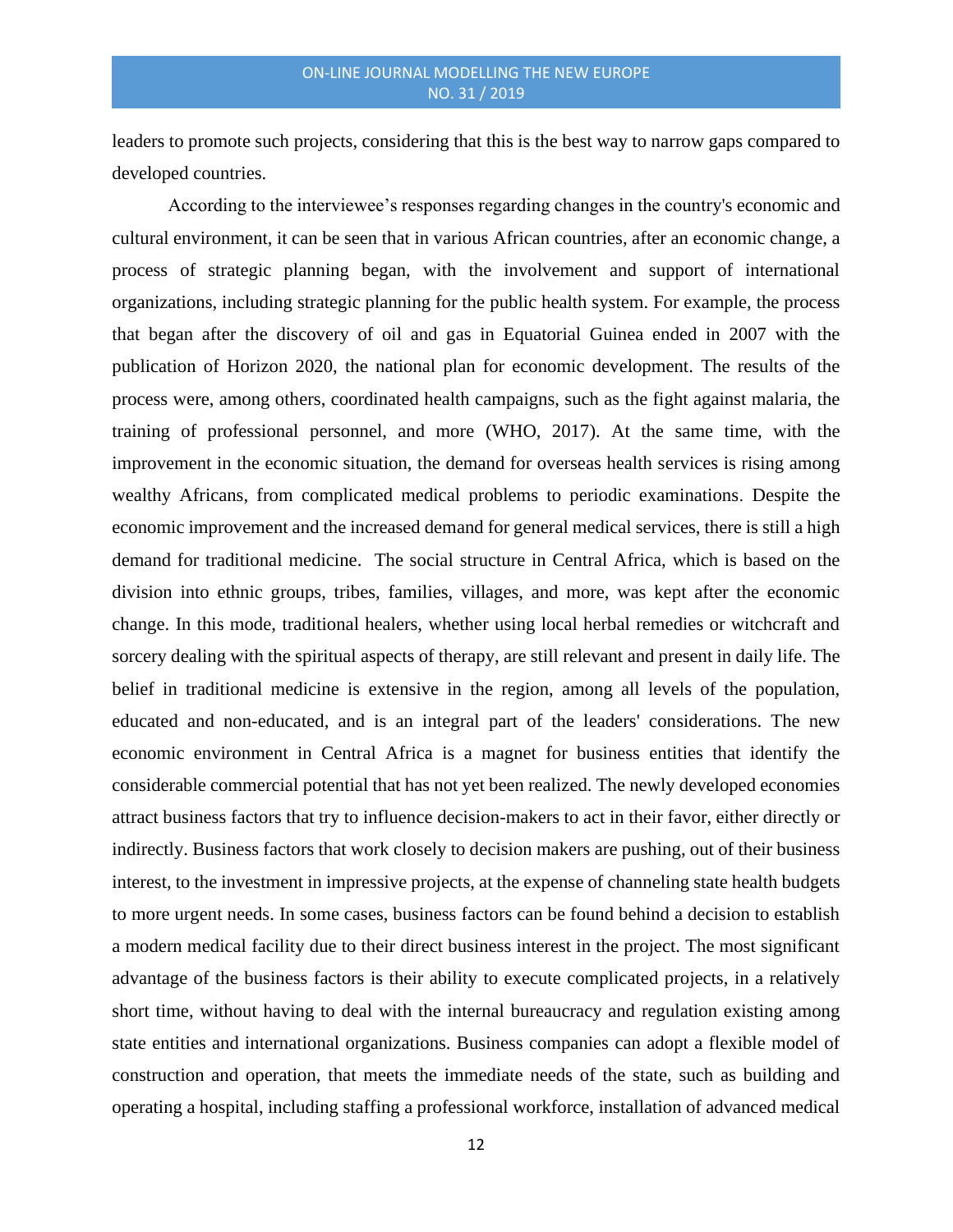equipment, and ongoing supply of medicines and materials. For the African leaders, this is the fastest and most available solution that helps them establish an advanced medical facility, even without local relevant capacities and professional workforce. One of the problems with the new impressive medical facilities is the accessibility of the services to the general public. Since there are relatively few such medical facilities, with a limited number of hospital beds, they are unable to provide the needed services to the general public. The combination of the local African mentality and the social structure leads to a situation in which the option of receiving medical treatment in those facilities is open only for those who can afford it, or for those who receive financial support from the government. Hence, those medical services are not available to the majority of the population.

According to interviewees responses regarding the intercultural economic relations with the international community, a complex picture emerges. Factors within the international community are involved and professionally accompany public health systems in various countries (WHO, 2017). For Africans, this work, especially that of the World Health Organization, is necessary and welcome. However, in African eyes, it is recommended to conduct this dialogue in terms of cooperation, not just in terms of aid. According to the local perception, the international community is working mainly to prevent the spread of epidemics and assist disaster-stricken areas, while there is also room for more work and advanced medical services in affluent areas and to the ongoing treatment of the population. One of the considerations of a leader's decision to invest in impressive health projects, whether the establishment of a modern hospital or an ambitious health project, is the desire to demonstrate to the international community his commitment to promoting the health sector. Also, there is an expectation among Africans that the work of international actors, especially in the health sector, will be more in partnership with them and less by external intervention.

## **Discussion and conclusions**

The economic changes that have occurred in many Central African countries in recent decades have led to a change in the economic understanding and behavior of decision-makers, and an improvement in the standards of living of the citizens. As a result, there has been an improvement in the level of medical services provided to the public, and there has been an increase in the expectations for better health services. The public health system in various Central African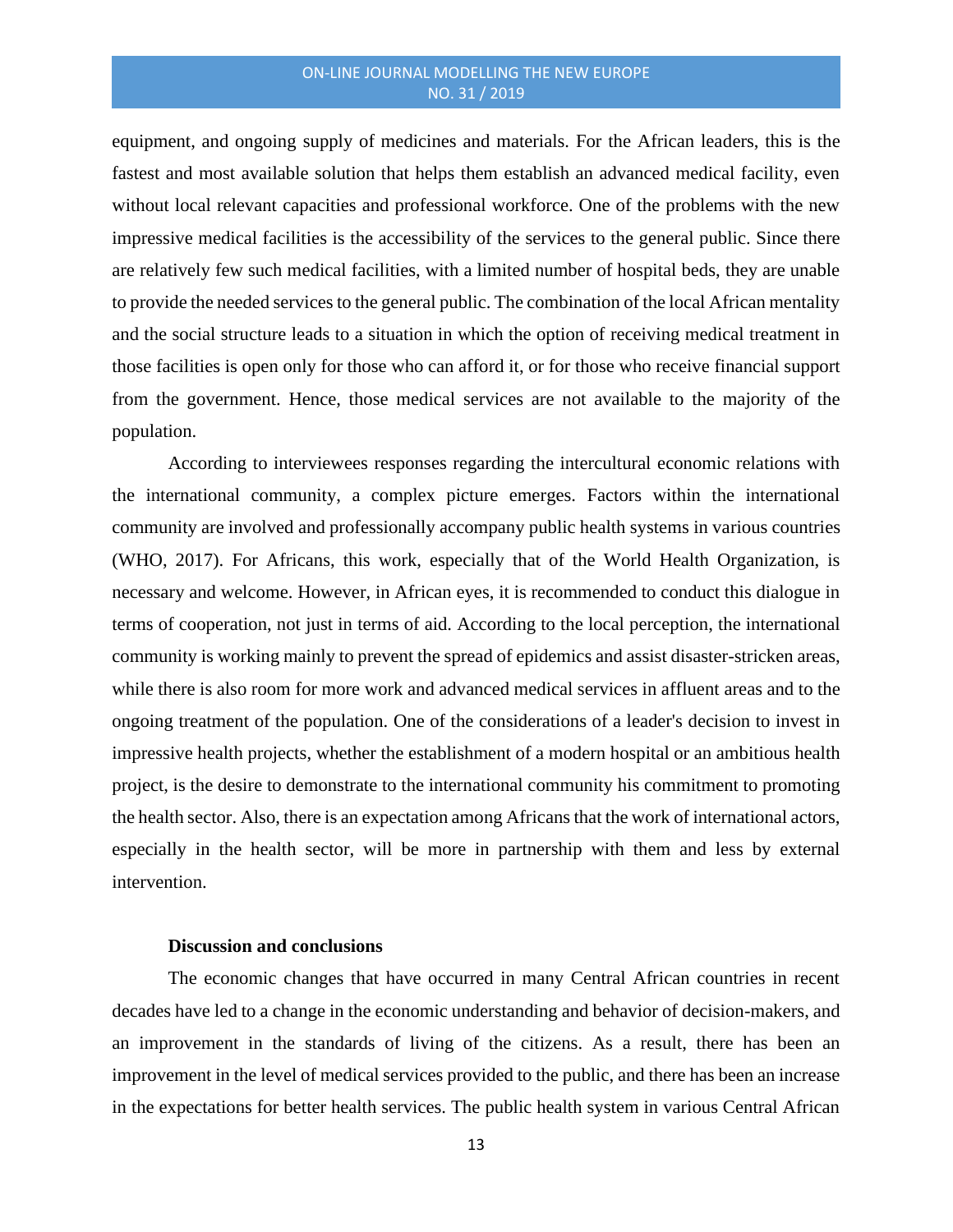countries presents a complex challenge to decision-makers. The health issues at hand are among the most complicated in the world and put the population under a vast range of risks that often require urgent attention. Beyond that, African leaders' attitude to the health sector is under constant public scrutiny, as well as under the supervision and criticism of the international community. In the Central African health sector, there is a high level of involvement of international organizations, which leads campaigns on urgent medical issues and at the same time, promote awareness among local decision-makers. The pressure exerted on the leaders of the international community does have an impact, but its results are not always optimal. While the average Central African public investment in health is among the world's lowest, leaders choose to hold an impressive project, among other things, in order to serve image interests and internal political needs. Such projects, as modern and well-equipped hospitals, are sometimes set up at the initiative of business entities that can influence decision-makers. The businesspeople are near the decisionmakers and are working to promote projects in which they have an interest, even if things do not accord with the interests of the state.

Through such projects, leaders try to demonstrate their commitment to investment in the public health system, and at the same time to send a similar message to the international community. Even though many of the local leaders have considerable power and influence in their countries, the importance of internal politics, as well as world public opinion in their considerations, are central. In the priorities of the leaders, the fact that it is possible to prevent morbidity by treating infrastructure, for example increasing the amount of fresh water and preventing pollution, is essential, but the complexity of doing it compared with the establishment of an impressive new hospital ultimately defeats the scales.

Another issue is the partial understanding of some African leaders regarding the correct way to promote the public health system. According to African decision-makers view, sometimes an advanced medical facility in their country can be considered as a significant investment in the public health system, while in practice it is only a relatively small investment that does not affect the total budget devoted to health. At the same time, poor infrastructures that might lead to increased morbidity are not adequately treated. In the view of the leaders, the establishment of a modern hospital means reducing gaps compared to more developed countries, whereas in practice, given the current situation in Africa, the priorities should be different.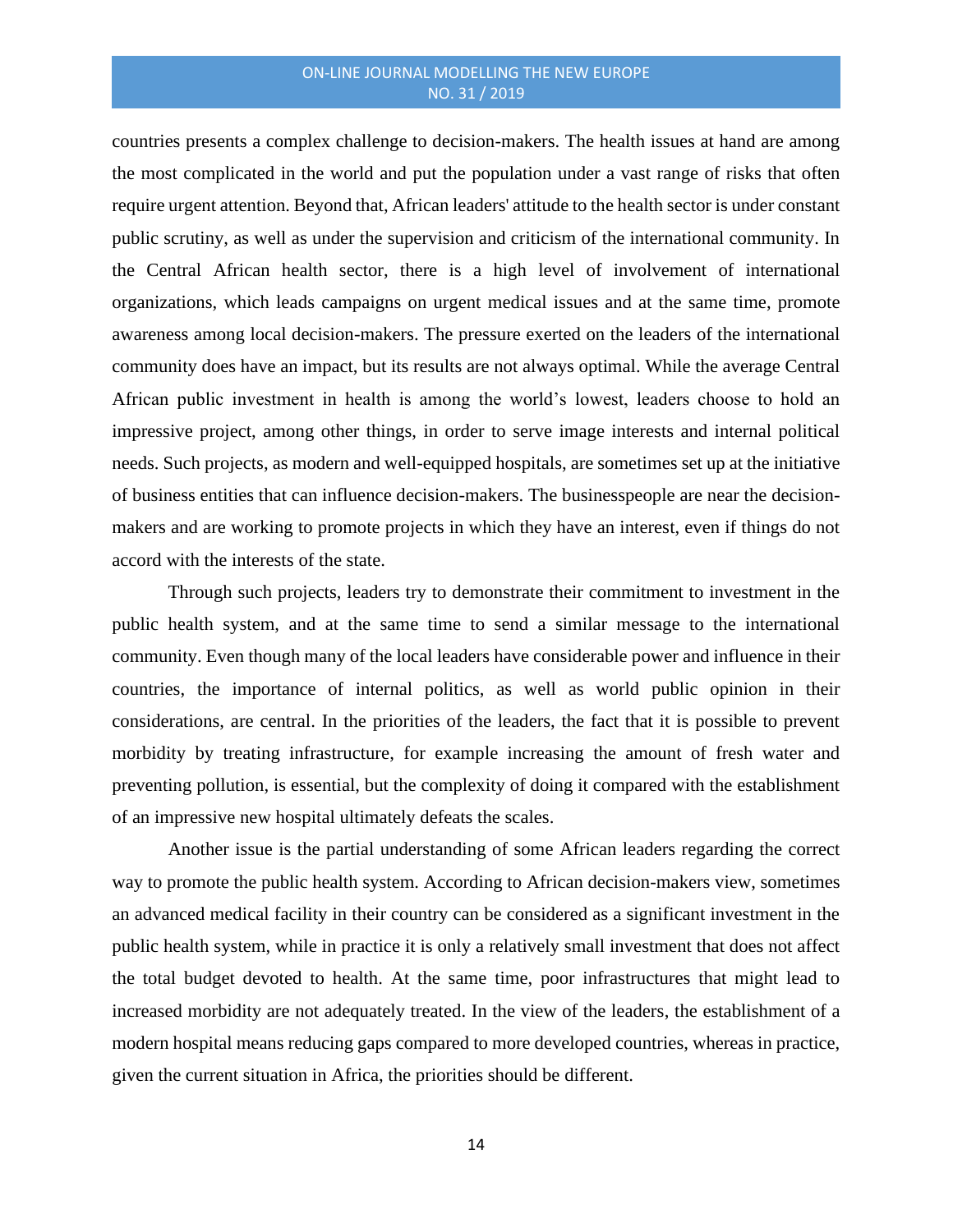In summary, the main conclusions emerging from the study are that in order to influence public health decision-making, it is essential to understand the economic, social and cultural changes that have taken place in the region in recent decades. Because of the centrality of the leaders, it is crucial to understand their considerations. Considerations of internal politics and international image play an important role in decision-making processes, and external pressures strongly influence the attitude toward public health systems in Central Africa. In addition to these considerations, the pressure exerted by business entities is a hindrance to decision-making processes in the Central African region. Increased cooperation with international organizations has definite potential for public health systems, and preference should be given to working with these organizations rather than working with independent business entities. In the framework of international cooperation, the Africans expect to be seen as valuable partners, not only as those in need of assistance. Therefore, it is essential to conduct the dialogue in terms of cooperation and not only in terms of aid. It is recommended to strengthen cooperation and understanding with the African leaders in order to increase their trust in the international system. These measures may prevent a situation in which improving the international image will come at the expense of improving services to the population.

## **References**

- 1. African Union, 2019. Economic Community of Central African States (ECCAS) | African Union. [Online] Available at: https://au.int/en/recs/eccas [Accessed 16 1 2019].
- 2. Amin, S., 2014. Capitalism in the Age of Globalization- The Manaegment of Contemporary Society. 2nd ed. London: Zed Books.
- 3. Austen, R. A. & Headrick, R., 1983. Equatorial Africa Under Colonial Rule. In: D. Birmingham & P. M. Martin, eds. History of Central Africa. London: Longman.
- 4. Birmingham, D. & Martin, P. M., 1983. History of Central Africa. 1st ed. London: Longman.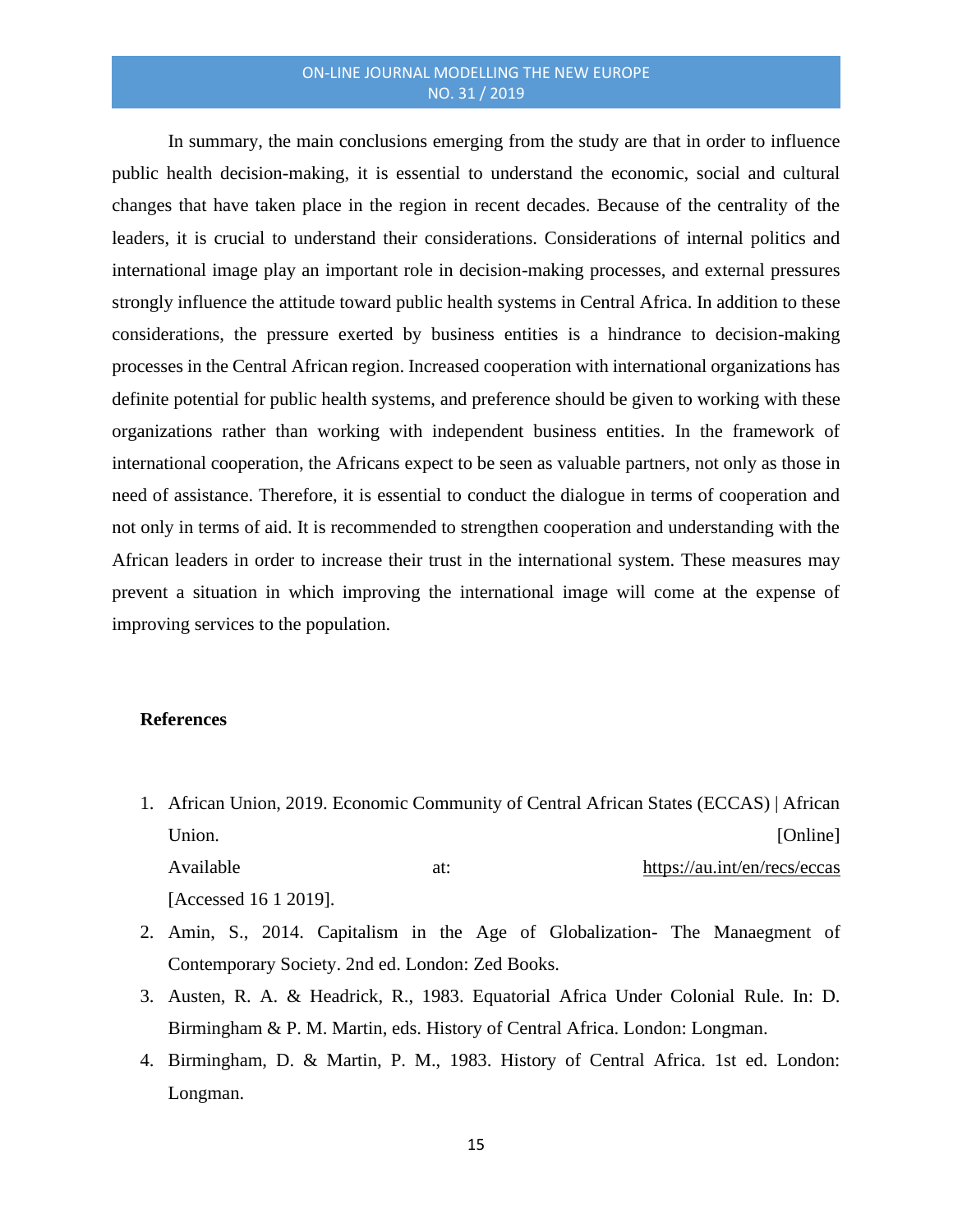- 5. CIA, 2019. The World Factbook Central Intelligence Agency. [Online] Available at: https://www.cia.gov/library/publications/resources/the-world-factbook/ [Accessed 6 5 2019].
- 6. Ciot, G.-M., 2014. Negotiation and Foreign Policy Decision Making. 1st ed. Newcastle upon Tyne: Cambridge Scholars.
- 7. Douglas, M., 2012. Witch Beliefes in Central Africa. Africa, 37(1), pp. 72-80.
- 8. Gunder Frank, A., 1993. The 5,000-Year World System. In: A. Gunder Frank & B. K. Gillis, eds. The World System- Five hundred years or five thousand?. New York: Routledge, pp. 3-58.
- 9. Hays, D. & Wood, C., 2011. Infusing qualitative traditions in counseling research designs. Journal of Counseling and Development, 3(89), pp. 288-295.
- 10. Hermann, M., 2006. Assessing Leadership Style: Trait Analysis. The psychological assessment of political leaders, pp. 178-212.
- 11. Idang, G., 2015. African Culture and Values. Phronimon, 2(16).
- 12. Igwe, L., 2004. A Skeptical Look at African Witchcraft and Religion. Altadena, 1(11), pp. 72-74.
- 13. Mavhungu, K., 2012. Witchcraft in Post-Colonial Africa: Beliefs, techniques and containment strategies. Bamenda: Langaa Research & Publishing.
- 14. Ministerio de Planificacion, 2007. Plan Nacional de Desarrollo Economico y Social, Bata: Government of Equatorial Guinea.
- 15. Ross, R., Hinfelaar, M. & Peša, I., 2013. The Objects of Life in Central Africa : The History of Consumption and Social Change, 1840-1980. 1st ed. Leiden: Brill.
- 16. Strauss, A. & Corbin, J., 1990. Basics of qualitative research. Thousand Oaks: Sage Publications.
- 17. Transparency International, 2019. Transparency International The Global Anti-Corruption Coalition. [Online] Available at: https://www.transparency.org/ [Accessed 25 4 2019].
- 18. UN Statistic Department, 2019. UNSD Methodology. [Online] Available at: https://unstats.un.org/unsd/methodology/m49/#geo-regions [Accessed 16 1 2019].